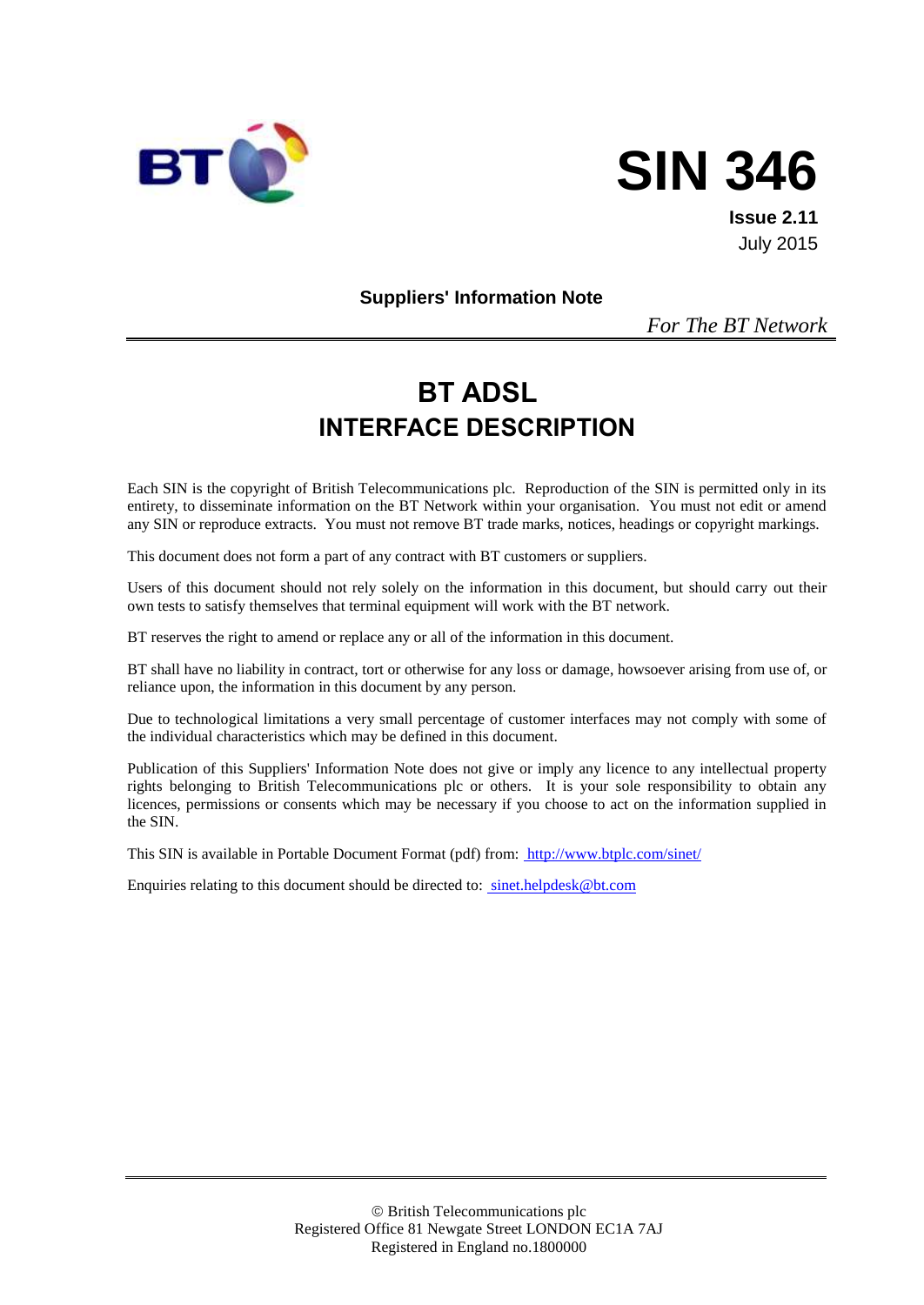## **CONTENTS**

| 1.                                                                                 |                                                                                                                                                        |  |
|------------------------------------------------------------------------------------|--------------------------------------------------------------------------------------------------------------------------------------------------------|--|
| 2.                                                                                 |                                                                                                                                                        |  |
| 3.                                                                                 |                                                                                                                                                        |  |
| 3.1<br>3.2                                                                         |                                                                                                                                                        |  |
| 4.                                                                                 |                                                                                                                                                        |  |
| 4.1<br>4.2                                                                         |                                                                                                                                                        |  |
| 5.                                                                                 |                                                                                                                                                        |  |
| 5.1<br>5.2                                                                         |                                                                                                                                                        |  |
| 6.                                                                                 |                                                                                                                                                        |  |
| 6.1<br>6.2<br>6.2.1<br>6.2.2<br>6.2.3<br>6.2.4<br>6.2.5<br>6.2.6<br>6.2.7<br>6.2.8 | VP performance management functions (FPM and BR cells) (ITU-T I.610 Sect.<br>VC performance management functions (FPM and BR cells) (ITU-T I.610 Sect. |  |
| 7.                                                                                 | <b>CPE ADSL FILTER DEVICE RECOMMENDATIONS 12</b>                                                                                                       |  |
| 7.1<br>7.2<br>7.3                                                                  |                                                                                                                                                        |  |
| 8.                                                                                 | OUT OF BAND SIGNALS APPLIED TO THE PSTN CPE 16                                                                                                         |  |
| 9.                                                                                 |                                                                                                                                                        |  |
| 10.                                                                                |                                                                                                                                                        |  |
| 11.                                                                                |                                                                                                                                                        |  |
| 12.                                                                                |                                                                                                                                                        |  |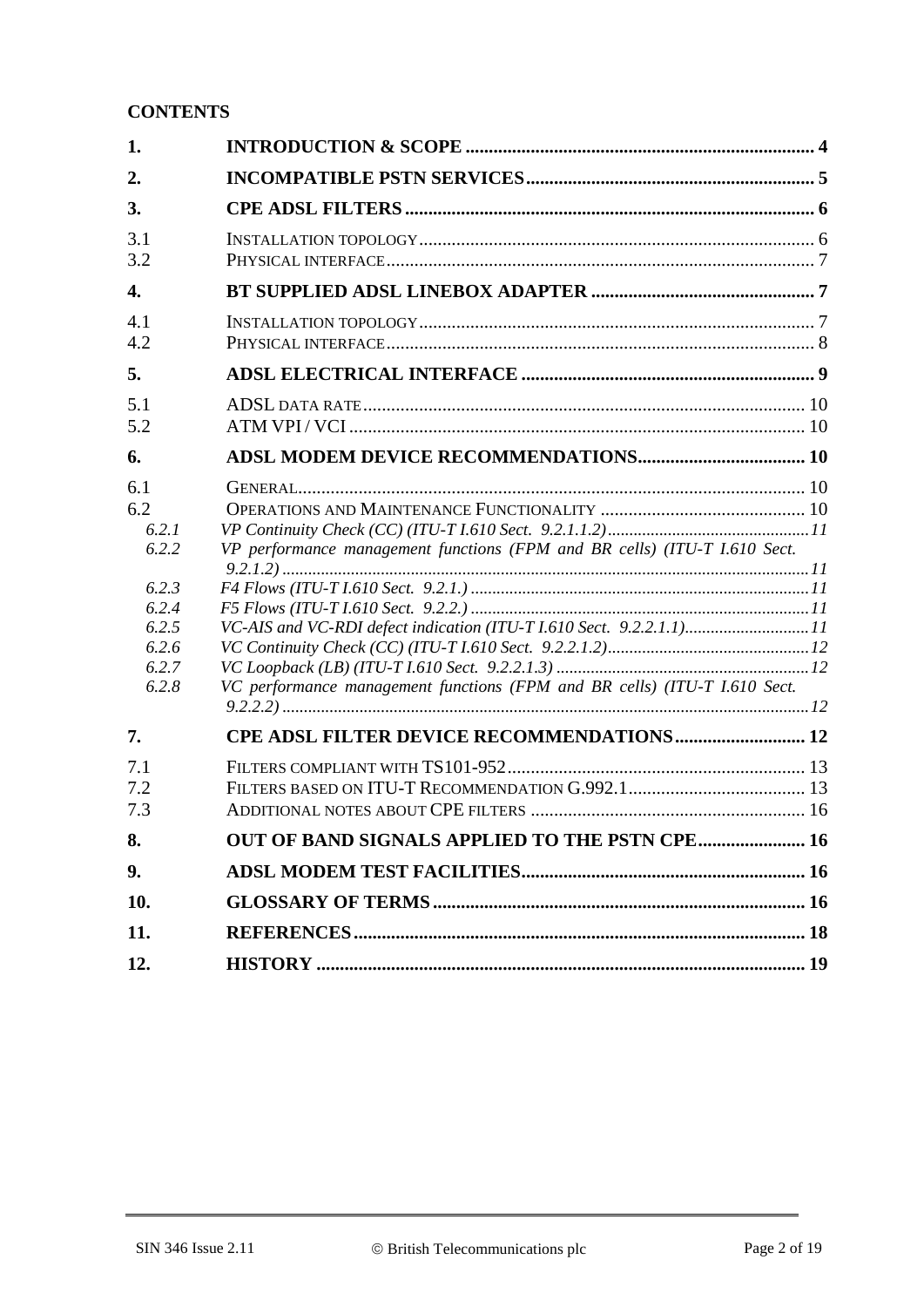#### **FIGURES**

| Figure 1. Scope of this ADSL Suppliers' Information Note (CPE ADSL Filters) 4 |
|-------------------------------------------------------------------------------|
| Figure 2. Scope of this ADSL Suppliers' Information Note (BT ADSL Linebox     |
| Figure 3. Customer end ADSL modem installation topology (multiple CPE ADSL    |
| Figure 4. Customer end ADSL modem installation topology (single CPE ADSL)     |
| Figure 5. Customer end ADSL modem installation topology (Using BT ADSL        |
|                                                                               |
|                                                                               |
|                                                                               |

#### **TABLES**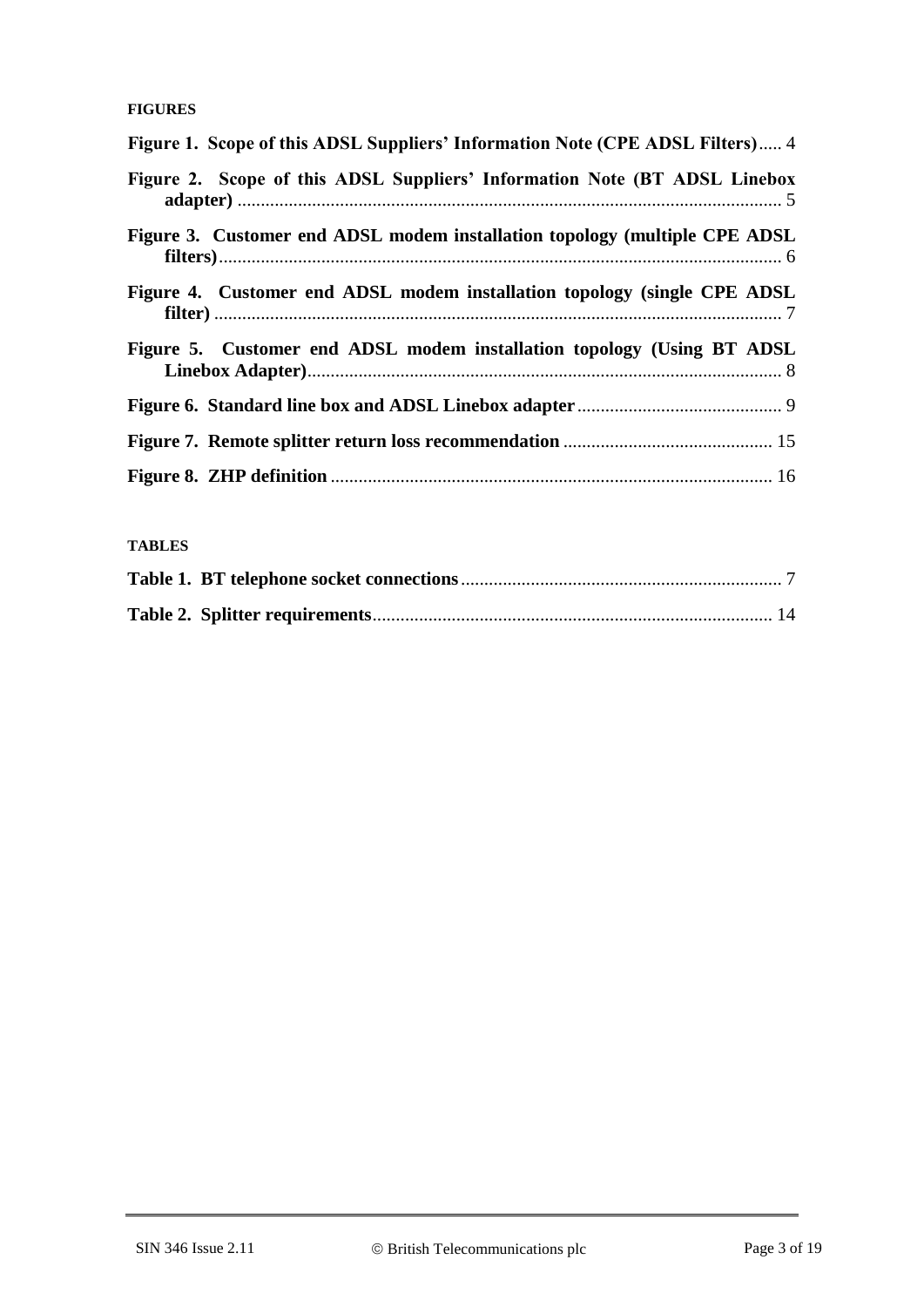## **1. Introduction & scope**

This supplier information note (SIN) describes the interface presented at the end of an ADSL line at the end customer premises. It is one of a family of SINs relating to ADSL delivered services. As such it is a generic SIN relating to all BT ADSL delivered services where the end user modem is not part of the BT network. Other service related SINs (eg SIN 482 BT IPstream Connect) will describe the protocol stacks needed on top of ATM to terminate the particular service.

ADSL technology requires the use of analogue filters to separate PSTN and ADSL signals carried on the same line. This document describes three possible connection topologies for the filters:

- using multiple self-installed CPE ADSL filters, typically one for each item of PSTN CPE.
- using a single self-installed CPE ADSL filter deployed between the Linebox and all PSTN CPE.
- using a BT supplied ADSL Linebox adapter.

In the self-installed CPE filter configurations (**[Figure 1](#page-3-0)**) the NTP for both the BTprovided ADSL service and the BT-provided PSTN service is at the BT-provided Line Box and PSTN adapter.

In the BT-supplied ADSL Linebox adapter configuration (**[Figure 2](#page-4-0)**) the NTP for the BTprovided ADSL service appears at one socket of the adapter and the NTP for the BTprovided PSTN service appears at the other socket of the adapter.

This SIN describes recommendations for the ADSL modem equipment required to terminate a BT ADSL line. It also describes recommendations for CPE ADSL filter devices.



<span id="page-3-0"></span>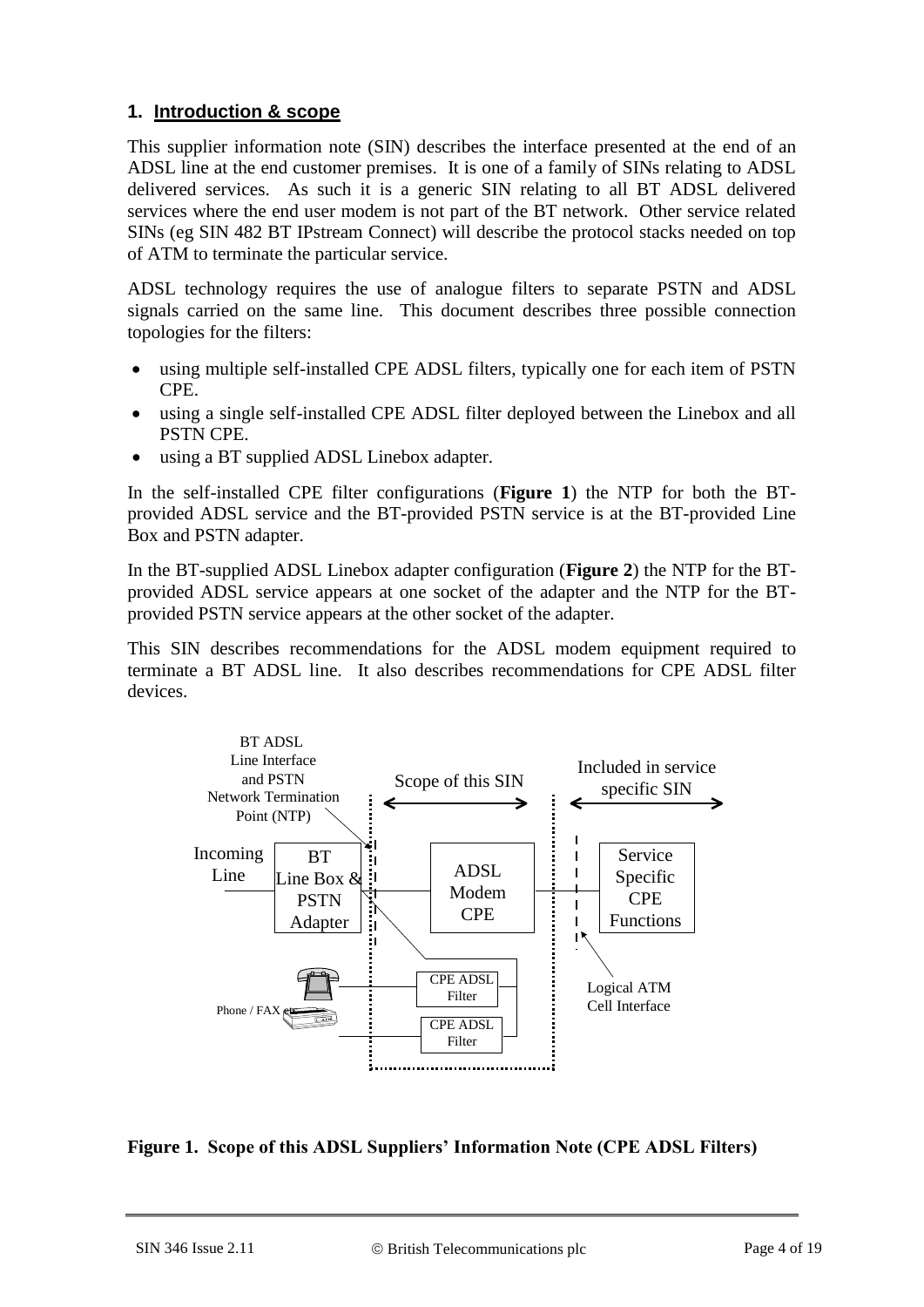

## <span id="page-4-0"></span>**Figure 2. Scope of this ADSL Suppliers' Information Note (BT ADSL Linebox adapter)**

## **2. Incompatible PSTN services**

Some existing PSTN based services may be affected by the techniques used to deliver ADSL services over the same metallic line, and hence are not supported on ADSL lines.

Compatibility statement

BT ADSL is not compatible with these BT services:

- 30k loop
- Private circuits
- ISDN all types
- Home Highway or Business Highway
- Redcare ISDN
- Featurenet 5000 services
- Meterpulse facility
- PBX lines or Auxiliary lines
- Caller Redirect

BT intends to maintain compatibility between ADSL and Redcare services, both standard Redcare and Redcare GSM. However it is recognised that different installation procedures are sometimes required for Redcare. Further information on installation can be obtained from the Partners Resources section of the Redcare website at [www.redcare.bt.com](http://www.redcare.bt.com/)

End Users can only receive a single ADSL (Broadband) Service over a PSTN line.

Please note that this list is not exhaustive. BT will endeavour to update this list as new information becomes available.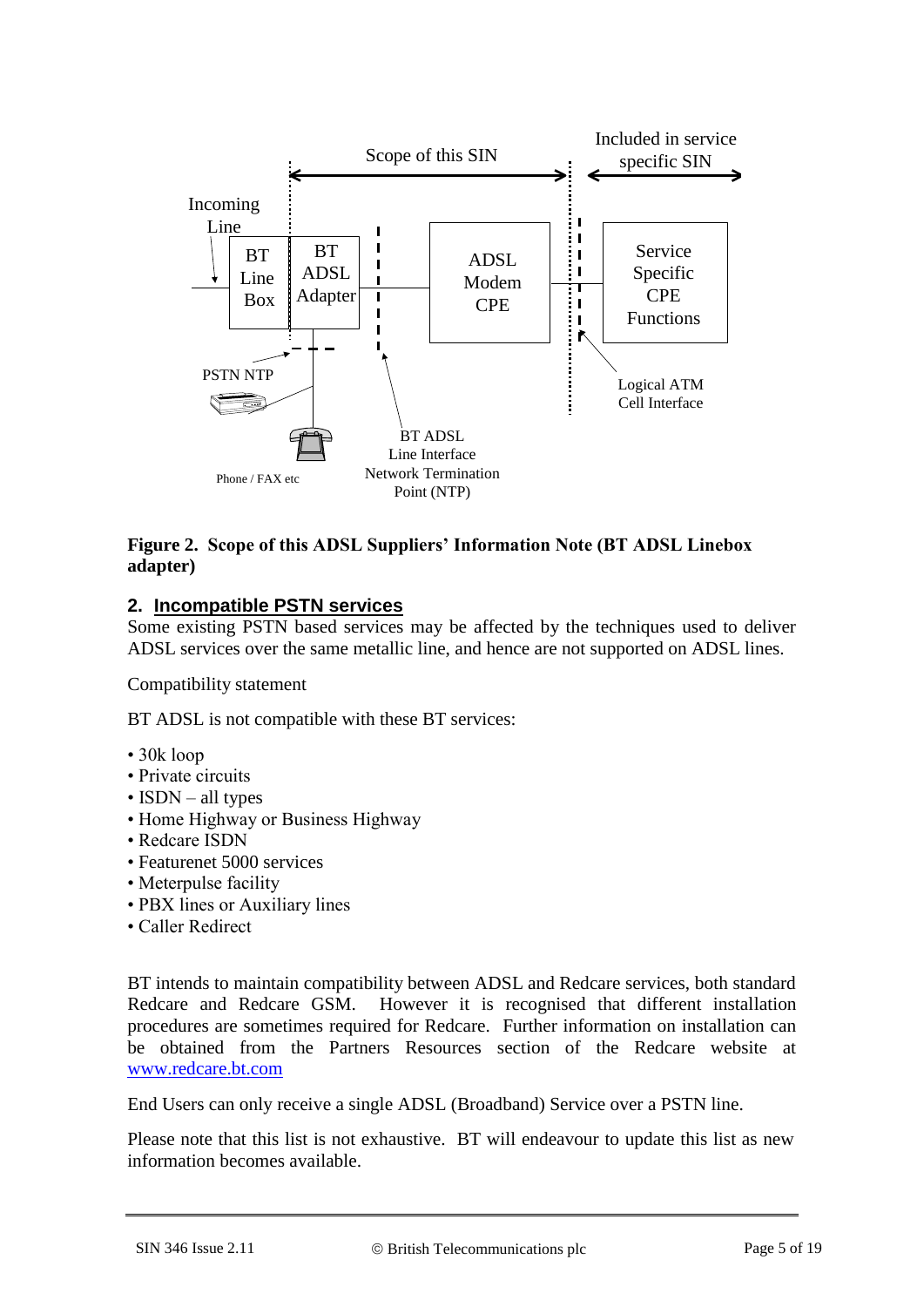# **3. CPE ADSL filters**

## **3.1 Installation topology**

In this case the filters are classed as Customer Premises Equipment (CPE) and could be deployed in two distinct topologies. Either multiple jack-connected CPE filters can be used as in the arrangement shown in **[Figure 3](#page-5-0)**, or a single in-line filter can be provided as in the arrangement show in **[Figure 4](#page-6-0)**. In all cases, there must be a filter function between the Linebox and *any* item of PSTN CPE, including PSTN modems, fax machines, etc.

When CPE ADSL filters are used the NTP for ADSL services to which this SIN relates is located at the Linebox (**[Figure 1](#page-3-0)**), however the physical ADSL modem may be connected into one of the ADSL CPE filters as shown in **[Figure 3](#page-5-0)**, or into Linebox as shown in **[Figure 4](#page-6-0)**.



<span id="page-5-0"></span>**Figure 3. Customer end ADSL modem installation topology (multiple CPE ADSL filters)**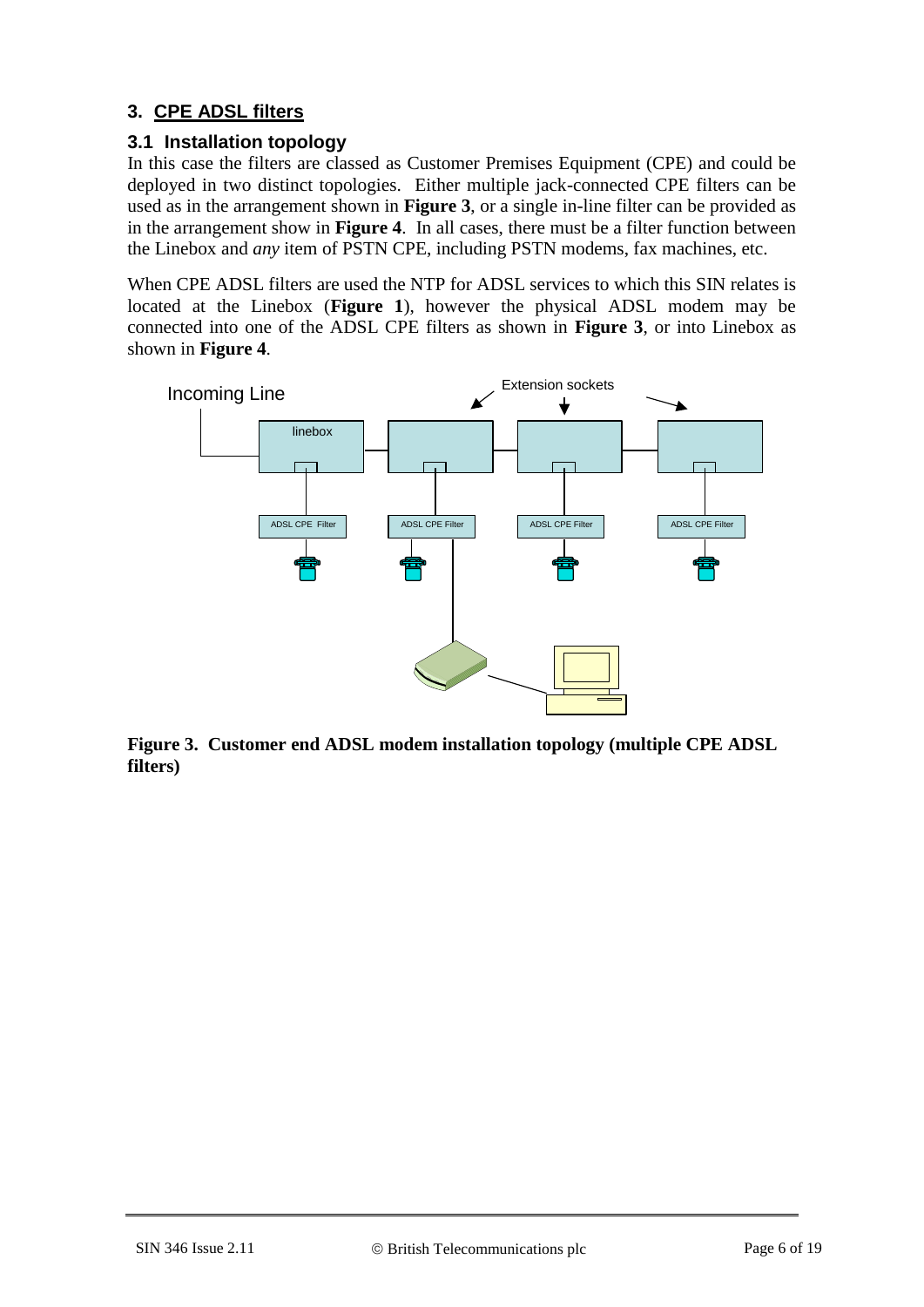

## <span id="page-6-0"></span>**Figure 4. Customer end ADSL modem installation topology (single CPE ADSL filter)**

Note that when an in-line CPE ADSL filter is in use as in **[Figure 4](#page-6-0)** the ADSL modem can ONLY be connected at the Linebox, as the filter prevents the ADSL signal reaching the extension sockets.

## **3.2 Physical interface**

When CPE filters are in use the NTP physical interface is the standard telephone socket on the Linebox as described in SIN  $351^{[5]}$  $351^{[5]}$  $351^{[5]}$ . Connections are given in SIN 351 and are reproduced in **[Table 1](#page-6-1)** for information. The pin numbering convention is from the left looking into the socket with the contacts uppermost. The ADSL connection is to the 'A' and 'B' wires on pins 2 and 5. Polarity is unimportant.

|                | Not Used for PSTN               |
|----------------|---------------------------------|
| $\mathfrak{D}$ | 'A' wire or 'B' wire            |
| 3              | Local earth when required       |
| 4              | Shunt connection, when required |
| 5              | 'B' wire or 'A' wire            |
| б              | Not Used for PSTN               |

<span id="page-6-1"></span>The ADSL modem will generally connect into an ADSL CPE filter however, and this will provide conversion to a dual standard RJ11 / RJ45 jack as found on the BT supplied ADSL Linebox adapter described in the next section.

## **4. BT supplied ADSL Linebox adapter**

## **4.1 Installation topology**

When the service is terminated at the BT supplied ADSL Linebox adapter (illustrated in **[Figure 6](#page-8-0)**) the ADSL service will be presented at a socket on the service adapter. The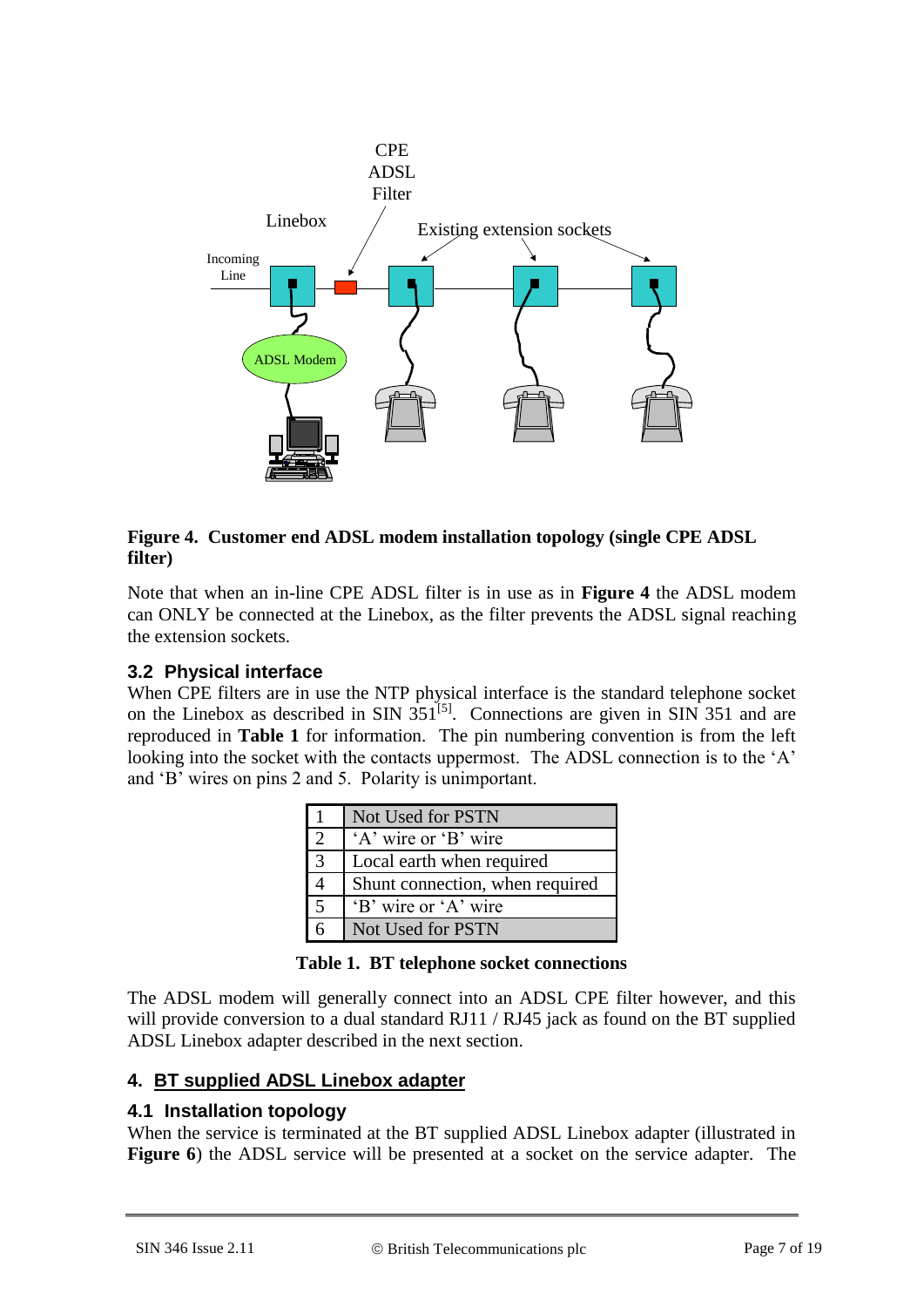ADSL Linebox adapter incorporates an electrical filter to separate ADSL and PSTN signals. It presents two sockets to the user, one for connection of an ADSL modem, the other for connection of a telephone. It also provides the facility for connection of telephone extensions.



#### <span id="page-7-0"></span>**Figure 5. Customer end ADSL modem installation topology (Using BT ADSL Linebox Adapter)**

Note that when an ADSL Linebox adapter is in use as shown in **[Figure 5](#page-7-0)** the ADSL modem can ONLY be connected at the Linebox adapter, as the adapter prevents the ADSL signal reaching the extension sockets.

## **4.2 Physical interface**

The standard line box and ADSL Linebox adapter for BT ADSL services are shown in **[Figure 6](#page-8-0)**.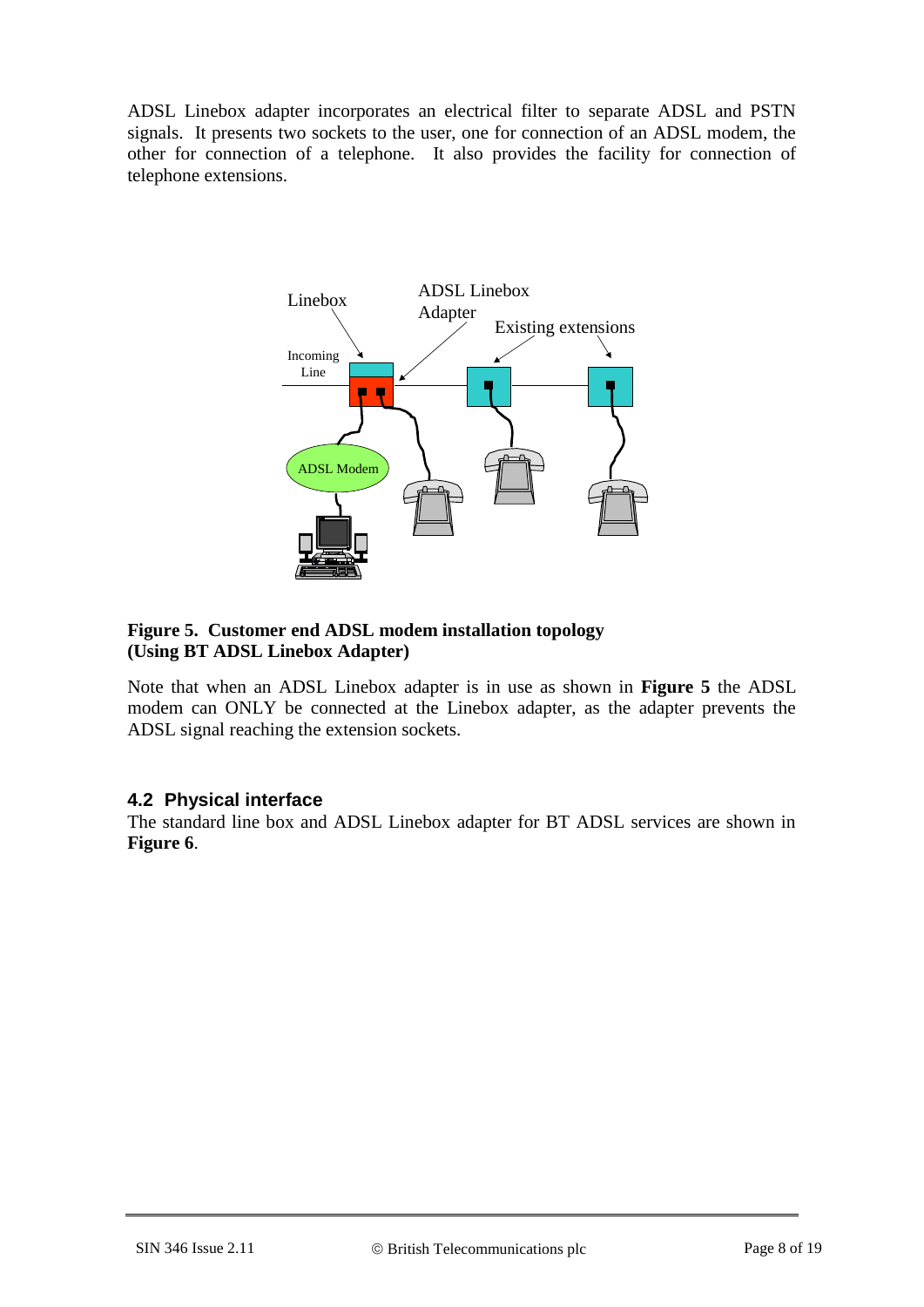

## <span id="page-8-0"></span>**Figure 6. Standard line box and ADSL Linebox adapter**

The ADSL Linebox adapter plugs into the Linebox in place of the standard PSTN adapter. It presents two sockets, one for connection of an ADSL modem and one standard telephone socket. Connectors for telephone extension wiring are also incorporated. The ADSL socket is on the left-hand side, and the phone socket is on the right.

The ADSL socket is a dual standard RJ11 / RJ45 type. The ADSL connection is presented on the middle two pins - i.e. pins 3&4 (RJ11) or pins 4&5 (RJ45). The other pins are not connected. Pin numbering is from the left, looking into the socket with the contacts uppermost. Polarity is unimportant.

## **5. ADSL electrical interface**

The ADSL interface is compliant with ITU-T G.992.1 Annex  $A^{[1]}$  $A^{[1]}$  $A^{[1]}$  and ITU-T G.99[4](#page-17-2).1<sup>[4]</sup> with the following options / exceptions:

- ATM mode only (G.992.1 § 5.1.2, 6.2 & 7.2)
- Non-overlapped spectrum only
- Network timing reference not supported
- Framing mode 0 not supported

Optionally the interface may support ITU-T G.992.5 Annex  $A<sup>[3]</sup>$  $A<sup>[3]</sup>$  $A<sup>[3]</sup>$  (ADSL2plus), but in this case there will be an option, through the negotiation process of ITU-T  $\overline{G}$ .99[4](#page-17-2).1<sup>[4]</sup>, to revert to an ITU-T G.992.[1](#page-17-1) Annex  $A^{[1]}$  compliant interface at reduced performance (compared with what might have been possible had a connection been established with the ADSL2plus protocol).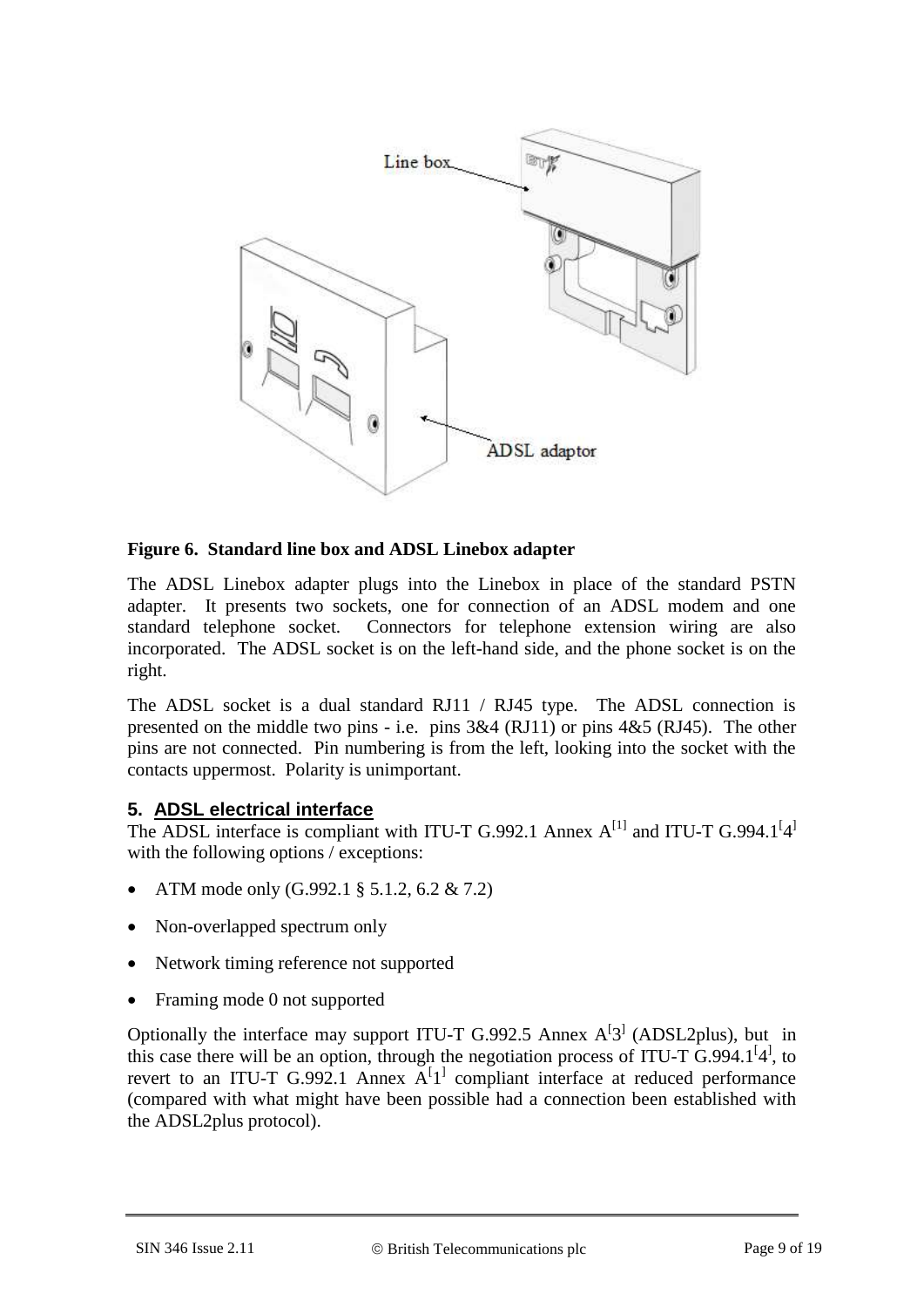In 2010 BT Wholesale launched a service based on ITU-T G.992.5 Annex M (ADSL2plus Annex M). This will also allow reversion to ITU-T G.992.5 Annex A (ADSL2plus) or ITU-T G992.1 Annex A (ADSL)

Exceptionally the interface may support ITU-T G992.5 Annex  $A<sup>[3]</sup>$  $A<sup>[3]</sup>$  $A<sup>[3]</sup>$  (ADSL2plus) ONLY, with no option to fallback to ITU-T G992.[1](#page-17-1) Annex  $A<sup>[1]</sup>$  but in this case the customer will made aware of the service restriction in advance.

The availability of ITU-T G992.5 Annex A (ADSL2plus) and Annex M is restricted to BT's 21CN network. Further information on which options are available for each service can be obtained by reading the SIN for the specific DSL service.

Where the interface supports ITU-T G.992.5 (ADSL2plus) it may also offer support for ADSL2/2plus low power mode (discussed within Sections 6.8, 7.12, 9.5, 10.3 & Table 8- 4 of ITU-T Recommendation G.992.3 [\[2\]](#page-17-4)) if supported by the MSAN line card variant , Customer Premise Equipment (CPE) and the applied DSL line profile. Further information on which options are available for each service can be obtained by reading the applicable SIN for the specific DSL service [9].

## **5.1 ADSL data rate**

The data rate at which the ADSL line operates is configured by the BT network and will depend upon the requirements of the subscribed service.

## **5.2 ATM VPI / VCI**

The number and VPI / VCI of the ATM virtual circuits transported by the ADSL line will depend upon the subscribed service and will be defined in related SINs.

## **6. ADSL modem device recommendations**

## **6.1 General**

In order to ensure correct operation with the BT network, ADSL modem devices intended for connection to BT ADSL lines should:

- Comply with ITU-T G992.[1](#page-17-1) Annex  $A^{[1]}$  and ITU-T G.99[4](#page-17-2).1<sup>[4]</sup>
- Be configured for ATM transport (ITU-T G.992.1  $\S$  5.2.2, 6.2 & 8.2)
- Comply with the transport capacity requirements of ITU-T G.992.1 § 6.2
- Comply with the performance requirements of ITU-T G.992.1 Annex G region B (Europe), table G-1.

## **6.2 Operations and Maintenance Functionality**

*Note. Support within the End User CPE for the OAM cells described in this section will allow BT to diagnose faults at the ATM layer. Failure to support this I.610 functionality may lead to extra field force activity for which the Customer may be charged.* 

ADSL CPE should be able to loop back all downstream traffic received on VPI0 VCI21 to the same VPI/VCI in the upstream direction (subject to a maximum data rate of 5kbit/s). This is so that a BT test system can perform a simple connectivity / performance test using ITU-T O.191<sup>[\[6\]](#page-17-5)</sup> test cells.

In order for BT to perform ATM layer diagnostics all End User CPE should support the following aspects of ITU-T Recommendation I.610, 'B-ISDN operation and maintenance principles and functions'  $(02/99)^{[7]}$  $(02/99)^{[7]}$  $(02/99)^{[7]}$ .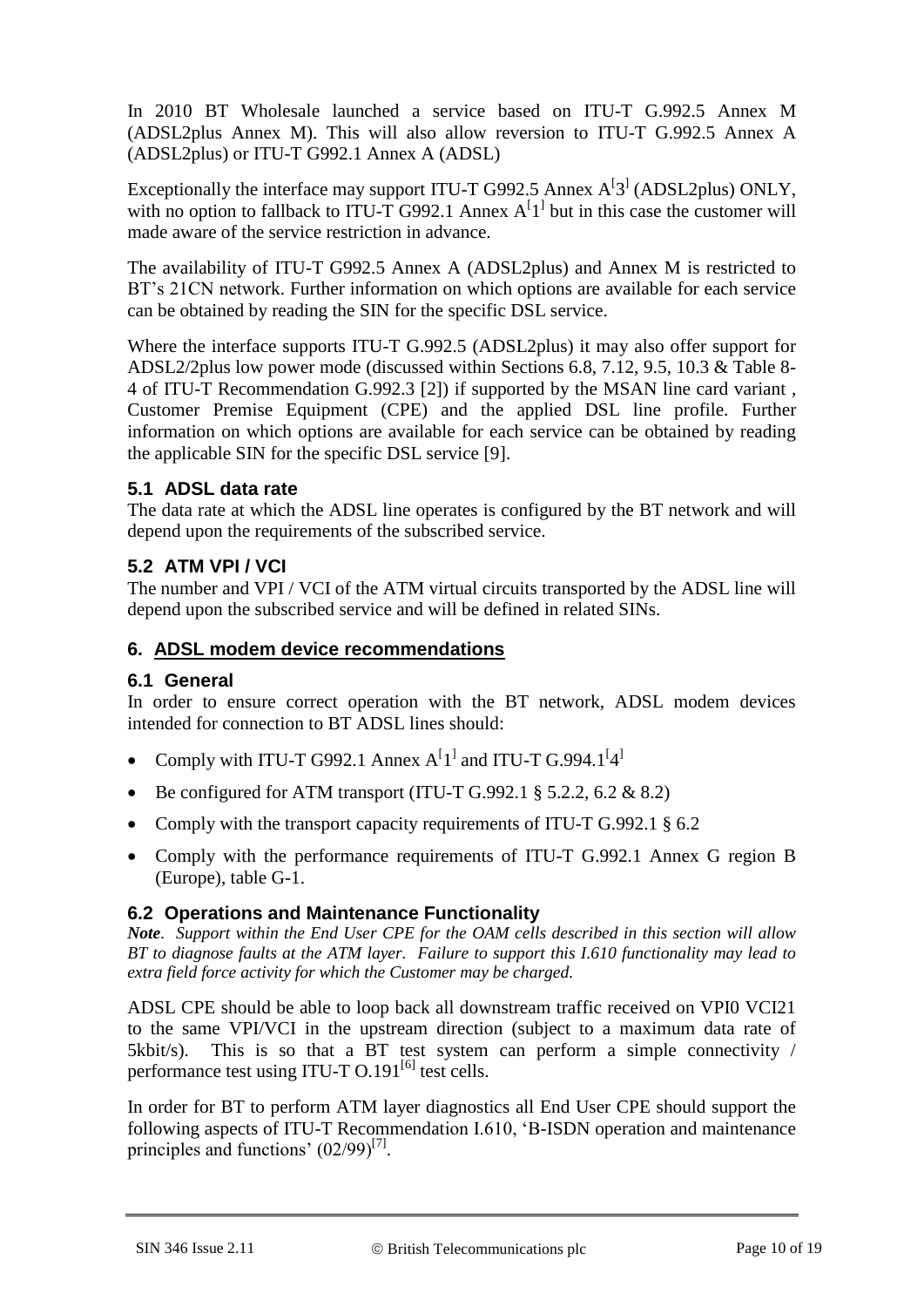## **6.2.1 VP Continuity Check (CC) (ITU-T I.610 Sect. 9.2.1.1.2)**

Procedures for activation (and associated deactivation) of CC cells are described in I.610 Sect 9.2.3

ATM layer OAM cell formats can be found in I.610 Sect.10. Details of the specific fields required to identify a continuity check cell can be found in I.610 Sect.10.2.2. Details of the specific fields required to identify activation/deactivation cells can be found in I.610 Sect. 10.4. State diagrams detailing the activation/deactivation procedures of CC cells are shown in ANNEX B 'SDLs for activation/deactivation using OAM cells'.

Both e-t-e\_VP-CC and seg\_VP\_CC should be supported.

#### **6.2.2 VP performance management functions (FPM and BR cells) (ITU-T I.610 Sect. 9.2.1.2)**

ITU-T I.610 Table 1 gives the list of cell types that should be considered as a "user cell" for VP performance monitoring.

Procedures for activation (and associated deactivation) of FPM and BR cells are described in 9.2.3.

Specific fields for performance management cells are given in I.610 Sect. 10.3.

Details of the specific fields required to identify activation/deactivation cells can be found in I.610 Sect. 10.4. State diagrams detailing the activation/deactivation procedures of performance monitoring cells are shown in ANNEX B 'SDLs for activation/deactivation using OAM cells'.

APPENDIX II contains informative material related to the insertion process applicable to end-to-end or segment performance management cells.

Both e-t-e\_VP-FPM and seg\_VP\_FPM should be supported.

Both e-t-e\_VP-BR and seg\_VP\_BR should be supported.

## **6.2.3 F4 Flows (ITU-T I.610 Sect. 9.2.1.)**

F4 OAM cells operate at the virtual path level. The flow mechanisms for F4 cells can be found in I.610 Sect. 7.2.1. F4 cells are distinguished by set values of the VCI field in the ATM header. These values can be found in Table 1/ ITU-T I.610 - "User cells" at F4 level. A general description of OAM functions for the VPC (F4 flow) can be found in ITU-T I.610 Sect. 9.2.1.

#### **6.2.4 F5 Flows (ITU-T I.610 Sect. 9.2.2.)**

F5 OAM cells operate at the virtual channel level. The flow mechanisms for F5 cells can be found in I.610 Sect. 7.2.2. F5 cells are distinguished by set values of the PTI field in the ATM header. These values can be found in Table 2/I.610 - "User cells" at F5 level. A general description of OAM functions for the VCC (F5 flow) can be found in ITU-T I.610 Sect. 9.2.2.

#### **6.2.5 VC-AIS and VC-RDI defect indication (ITU-T I.610 Sect. 9.2.2.1.1)**

ATM layer OAM cell formats can be found in ITU-T I.610 Sect. 10. Details of the specific fields required to identify AIS/RDI cells can be found in ITU-T I.610 Sect. 10.2.21.

Both e-t-e\_VC-AIS and seg\_VC\_AIS should be supported.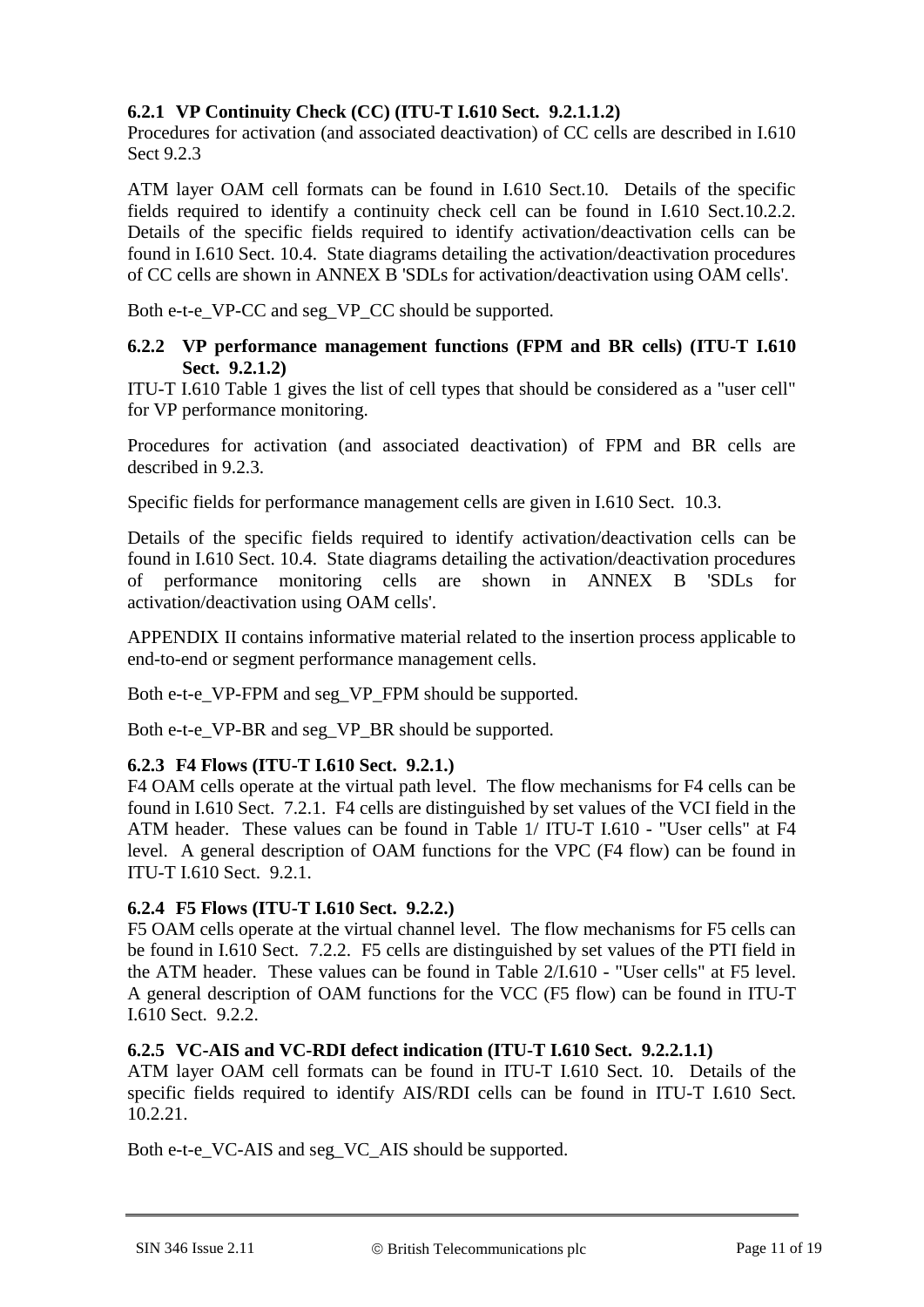Both e-t-e\_VC-RDI and seg\_VC\_RDI should be supported.

#### **6.2.6 VC Continuity Check (CC) (ITU-T I.610 Sect. 9.2.2.1.2)**

Procedures for activation (and associated deactivation) of CC cells are described in ITU-T I.610 Sect 9.2.3.

ATM layer OAM cell formats can be found in ITU-T I.610 Sect. 10. Details of the specific fields required to identify a continuity check cell can be found in ITU-T I.610 Sect. 10.2.2. Details of the specific fields required to identify activation/deactivation cells can be found in ITU-T I.610 Sect. 10.4. State diagrams detailing the activation/deactivation procedures of CC cells are shown in ANNEX B 'SDLs for activation/deactivation using OAM cells'.

Both e-t-e\_VC-CC and seg\_VC\_CC should be supported.

## **6.2.7 VC Loopback (LB) (ITU-T I.610 Sect. 9.2.2.1.3)**

ATM layer OAM cell formats can be found in ITU-T I.610 Sect. 10. Details of the specific fields required to identify a loopback cell can be found in ITU-T I.610 Sect. 10.2.3.

Upon receipt of a Loopback cell the CPE shall follow the procedure laid down in ITU-T I.610 ANNEX C 'Procedures to be performed when receiving LB cells'.

Both e-t-e\_VC-LB and seg\_VC\_LB should be supported.

#### **6.2.8 VC performance management functions (FPM and BR cells) (ITU-T I.610 Sect. 9.2.2.2)**

ITU-T I.610 Table 2 gives the list of cell types that should be considered as a "user cell" for VC performance monitoring.

Procedures for activation (and associated deactivation) of FPM and BR cells are described in 9.2.3.

Specific fields for performance management cells are given in ITU-T I.610 Sect. 10.3.

Details of the specific fields required to identify activation/deactivation cells can be found in ITU-T I.610 Sect. 10.4. State diagrams detailing the activation/deactivation procedures of performance monitoring cells are shown in ANNEX B 'SDLs for activation/deactivation using OAM cells'.

APPENDIX II contains informative material related to the insertion process applicable to end-to-end or segment performance management cells.

Both e-t-e\_VC-FPM and seg\_VC\_FPM should be supported.

Both e-t-e\_VC-BR and seg\_VC\_BR should be supported.

## <span id="page-11-0"></span>**7. CPE ADSL filter device recommendations**

In order to ensure correct operation with the BT ADSL and PSTN networks, CPE ADSL filter devices intended for connection to BT ADSL lines should meet one of the two alternative sets of recommendations:

Either: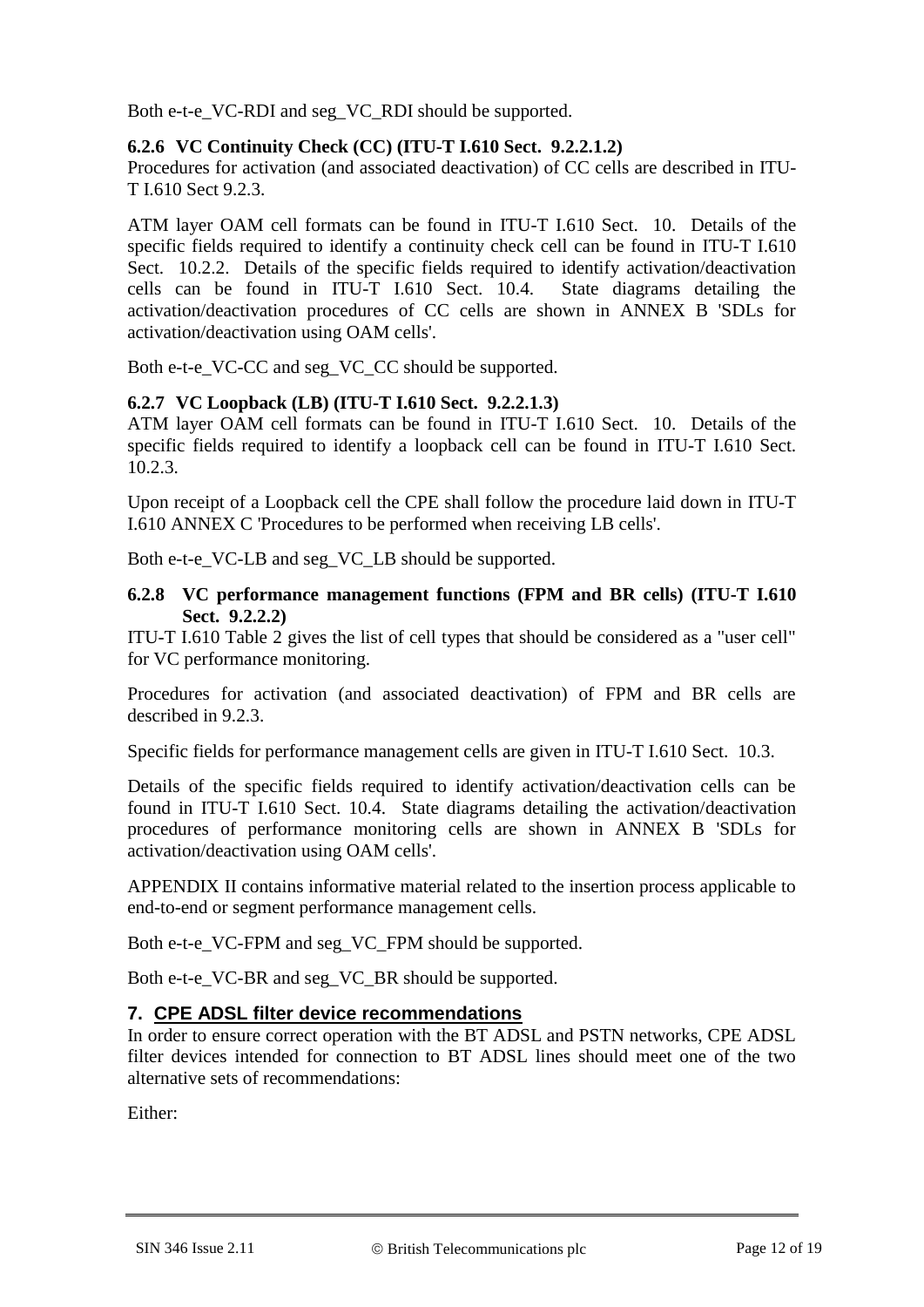a) a filter compliant with the requirements of ETSI specification TS  $101-952^{[8]}$  $101-952^{[8]}$  $101-952^{[8]}$  as set out in section [7.1.](#page-12-0)

or

b) a filter compliant with the requirements enumerated in section [7.2](#page-12-1) of this document.

Note: Either filter specification is equally acceptable. The specification given in section 7.2 was published in previous issues of this SIN and was produced prior to the development and publication of the specification given in section 7.1.

#### <span id="page-12-0"></span>**7.1 Filters compliant with TS101-952**

In this case the filter should be compliant with TS  $101-952^{[8]}$  $101-952^{[8]}$  $101-952^{[8]}$  with the following options selected:

- i) Option B category of section 6.1 of TS 101-952<sup>[[8](#page-17-7)]</sup>.
- ii) The option to support metering pulses as described in section 6.7 of TS 101- 952<sup>[[8](#page-17-7)]</sup> does *not* need to be implemented.
- iii) The option to provide common mode rejection as described in section 6.14 of TS  $101-952^{[8]}$  $101-952^{[8]}$  $101-952^{[8]}$  does not need to be implemented, although it is known that this option can help to improve DSL service reliability in some cases.
- iv) The applicable column of Normative Annex A.2 would be the column entitled "ADSL over POTS" or the column entitled "ADSL2+ over POTS deployed from the LE", depending on the form of ADSL service being offered.

#### <span id="page-12-1"></span>**7.2 Filters based on ITU-T Recommendation G.992.1**

It should be noted that if the CPE ADSL filter is to be used in a multiple filter topology then the filter should pass the recommendations of this section with up to three other CPE ADSL filters (each with their Telephony Port open circuit) connected in parallel with the CPE ADSL filter under test.

(a) The CPE ADSL filter function between Line Port and Telephony Port should meet the requirements as detailed in [Table 2](#page-13-0) when terminated in  $Z_{\text{complex}(2)}$  impedances.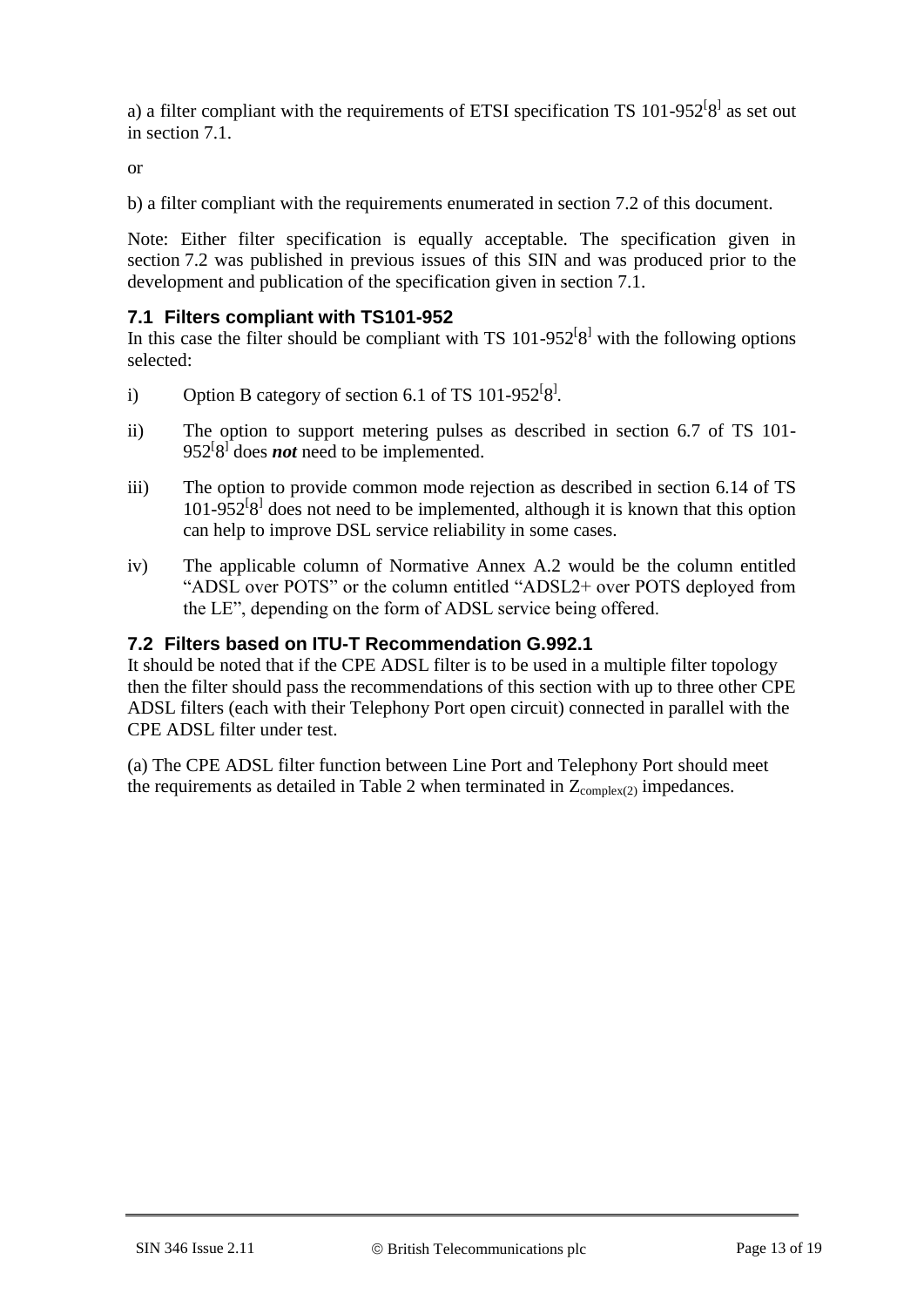| Ref.                 | <b>Requirement</b>                                                                                                                                      | <b>Comment</b>                                                                                                                          |
|----------------------|---------------------------------------------------------------------------------------------------------------------------------------------------------|-----------------------------------------------------------------------------------------------------------------------------------------|
| <b>Clause</b>        |                                                                                                                                                         |                                                                                                                                         |
| $\overline{E.1}.1.2$ | Matching impedance for voice terminals.                                                                                                                 | $Z_{\text{complex}(2)} = 230$ nF // 1050 $\Omega$ + 320 $\Omega$ is applicable for the BT<br>network.                                   |
| E.1.2                | <b>Return loss.</b> TELE port and LINE port return loss against $Z_{\text{complex}(n)}$ when the other port is<br>terminated in $Z_{\text{complex}(2)}$ | The impedance used should be $Z_{\text{complex}(2)}$ - see E.1.1.2 above.<br>This requirement applies when the ADSL port is either open |
|                      |                                                                                                                                                         | circuit or terminated in ZHP remote end defined in Figure 8.                                                                            |
| E.1.3                | <b>Insertion loss.</b> TELE port to LINE port insertion loss shall be $\lt 1$ dB at 1 kHz for $Z_{\text{complex}(2)}$ .                                 | The impedance used should be $Z_{\text{complex}(2)}$ - see E.1.1.2 above.                                                               |
| E.1.4                | Insertion loss distortion.<br>Insertion loss distortion 200-4000 Hz $<$ $\pm 1$<br>dB<br>$term = Z_{complex(2)}$                                        | The impedance used should be $Z_{\text{complex}(2)}$ - see E.1.1.2 above.                                                               |
| E.1.5                | <b>Isolation</b>                                                                                                                                        |                                                                                                                                         |
|                      | Isolation resistance, branch-earth<br>$>10$ M $\Omega$<br>term = $\infty \Omega$ ; 100 V DC                                                             |                                                                                                                                         |
|                      | Isolation resistance, branch-branch $> 1 M \Omega$<br>term = $\infty \Omega$ ; 100 V DC                                                                 |                                                                                                                                         |
|                      | DC resistance<br>term = $0 \Omega$ .<br>$<$ 50 $\Omega$                                                                                                 |                                                                                                                                         |
| E.1.6                | <b>Signal Power</b>                                                                                                                                     |                                                                                                                                         |
|                      | Maximum peak signal power in 200-4000 Hz $\lt$ 3 dBm ETS-300.001 § 4.4.2 on 600 $\Omega$                                                                |                                                                                                                                         |
|                      | Loop current<br>$< 100$ mA                                                                                                                              |                                                                                                                                         |
| E.1.7                | <b>Ringing</b>                                                                                                                                          |                                                                                                                                         |
|                      | 25-50 Hz<br>Ringing frequency                                                                                                                           |                                                                                                                                         |
|                      | Ringing AC<br>$< 100$ V <sub>rms</sub>                                                                                                                  |                                                                                                                                         |
|                      | Ringing DC (AC superimposed on DC)<br>$<100$ V                                                                                                          |                                                                                                                                         |
| E.1.8                | Unbalance about Earth (ETS 300 001, §4.2.1 and §4.2.2                                                                                                   |                                                                                                                                         |
|                      | LCL (test method Recommendation G.117, subclause 4.1.3)                                                                                                 |                                                                                                                                         |
|                      | TCL (test method Recommendation G.117, subclause 4.1.3)                                                                                                 |                                                                                                                                         |
|                      | 15-50 Hz<br>> 40 dB terminated with 600 $\Omega$                                                                                                        |                                                                                                                                         |
|                      | $50-600$ Hz<br>> 46 dB terminated with 600 $\Omega$                                                                                                     |                                                                                                                                         |
|                      | 600-3400 Hz<br>$>$ 52 dB terminated with 600 $\Omega$                                                                                                   |                                                                                                                                         |
| E.1.9                | Frequencies and levels for pulse metering (ETS 300 001 §1.7.8)                                                                                          | The BT network uses the 50Hz signal described in ETS-300.001,                                                                           |
|                      | $12/16$ kHz $\pm 1\%$<br>Frequency                                                                                                                      | § 1.7.8. BT does not currently use the high frequency meter                                                                             |
|                      | <b>Insertion</b> loss<br>< 3 dB in 200 $\Omega$                                                                                                         | pulse signal. The support of the high or low frequency meter<br>pulse signal is optional.                                               |
|                      | Maximum level<br>$<$ 5 V <sub>rms</sub> in 200 $\Omega$                                                                                                 |                                                                                                                                         |

# **Table 2. Splitter requirements**

<span id="page-13-0"></span>Note to Table 2. In the case of a two port splitter (i.e. with line and Telephony Ports only) the ADSL Port is a parallel connection to the Line Port.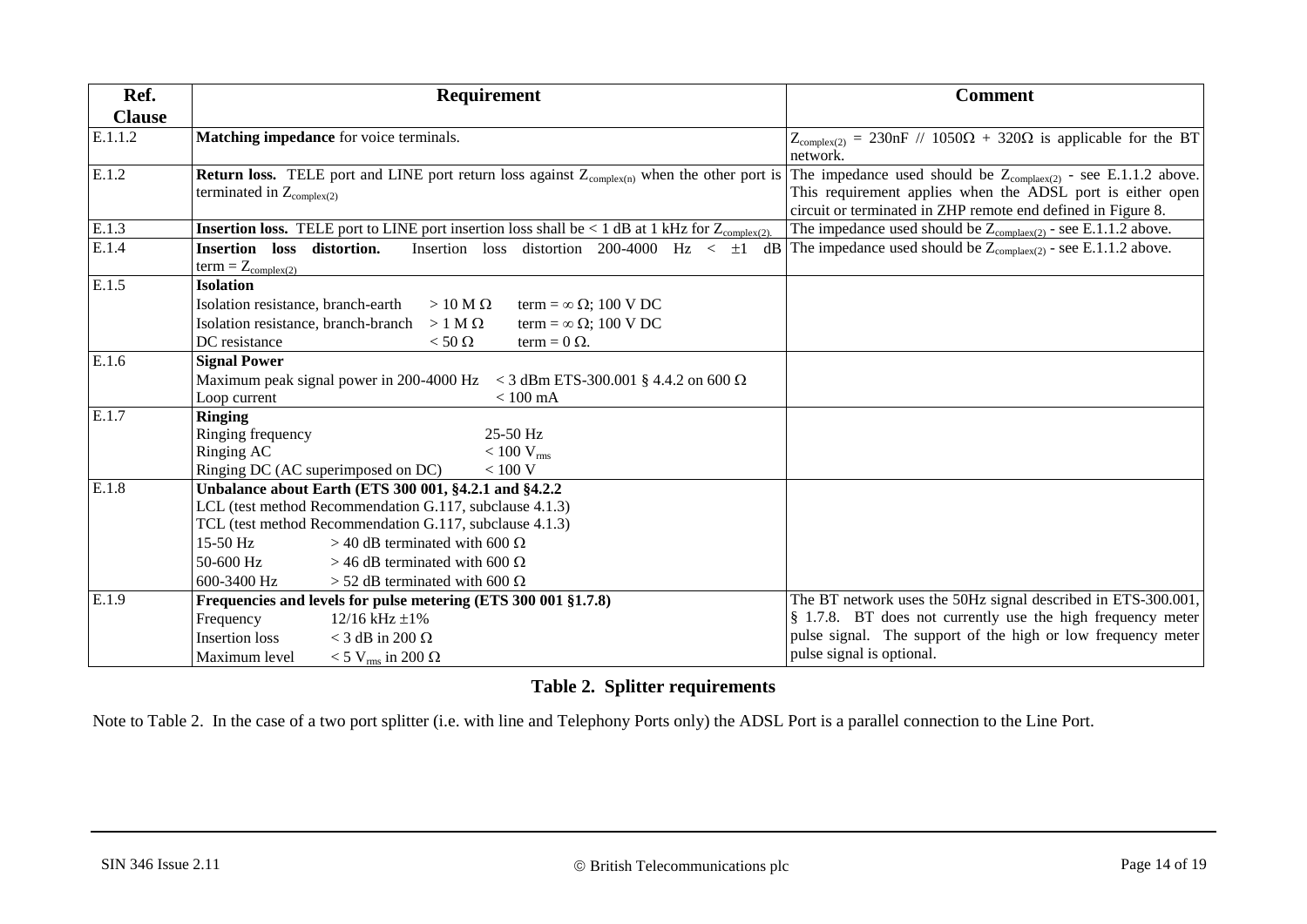(b) The longitudinal balance when measured at the Line Port between 25 kHz and 1.104 MHz (2.208 MHz for ADSL2+) when the Telephony Port is terminated in a centregrounded 100 Ohm load should be better than 40 dB.

(c) The longitudinal balance when measured at the Telephony Port between 25 kHz and 1.104 MHz (2.208 MHz for ADSL2+) when the Line Port is terminated in a centregrounded 100 Ohm load should be better than 40 dB.

(d) The input impedance of the Line Port should be 100 Ohms with a minimum Return Loss of 16 dB from 200 kHz to 1 MHz with the ADSL Port terminated in 100 Ohms.

(e) The insertion loss when the attached telephone is off hook between 100 Ohm source and loads at Line and Telephony Ports should be greater than 29 dB at 32 kHz and greater than 55 dB from 200 kHz to 1.104MHz. (2.208 MHz for ADSL2+).

(f) The insertion loss when the attached telephone is on hook between 100 Ohm source and loads at Line and Telephony Ports should be greater than 29 dB at 32 kHz and greater than 55 dB from 350 kHz to 1.104MHz. (2.208 MHz for ADSL2+).

(g) The loss\* when the attached telephone is on hook between a 100 Ohm source at the Line port and a load of 4k Ohm in parallel with a 1nF capacitor at the Telephony Port should be greater than 29 dB at 32 kHz and greater than 55 dB from 350 kHz to 1.104MHz. (2.208 MHz for ADSL2+).

 $*$  In this case loss is defined as  $20\log(V1/V2)$  where V1 is the source EMF and V2 is the voltage appearing across the load at the telephony port.

(h) Common-mode insertion loss between 50 Ohm source and loads at Line and Telephony Ports should be greater than 30 dB between 26 kHz and 1.104 MHz. (2.208 MHz for ADSL2+).

(i) Voice band noise at the Telephony Port in the presence of ADSL line signals at the Line Port should be less than –70dBmp.

(j) In order to pass CLI signalling to the PSTN CPE, the filter should pass voice band signals (with a voltage gain of  $\pm$  3dB) when no line current is flowing, the Line Port is terminated in  $Z_{\text{complex}(2)}$  and the Telephony Port is terminated with a 4kOhm resistor in parallel with a 1nF capacitor.



**Figure 7. Remote splitter return loss recommendation**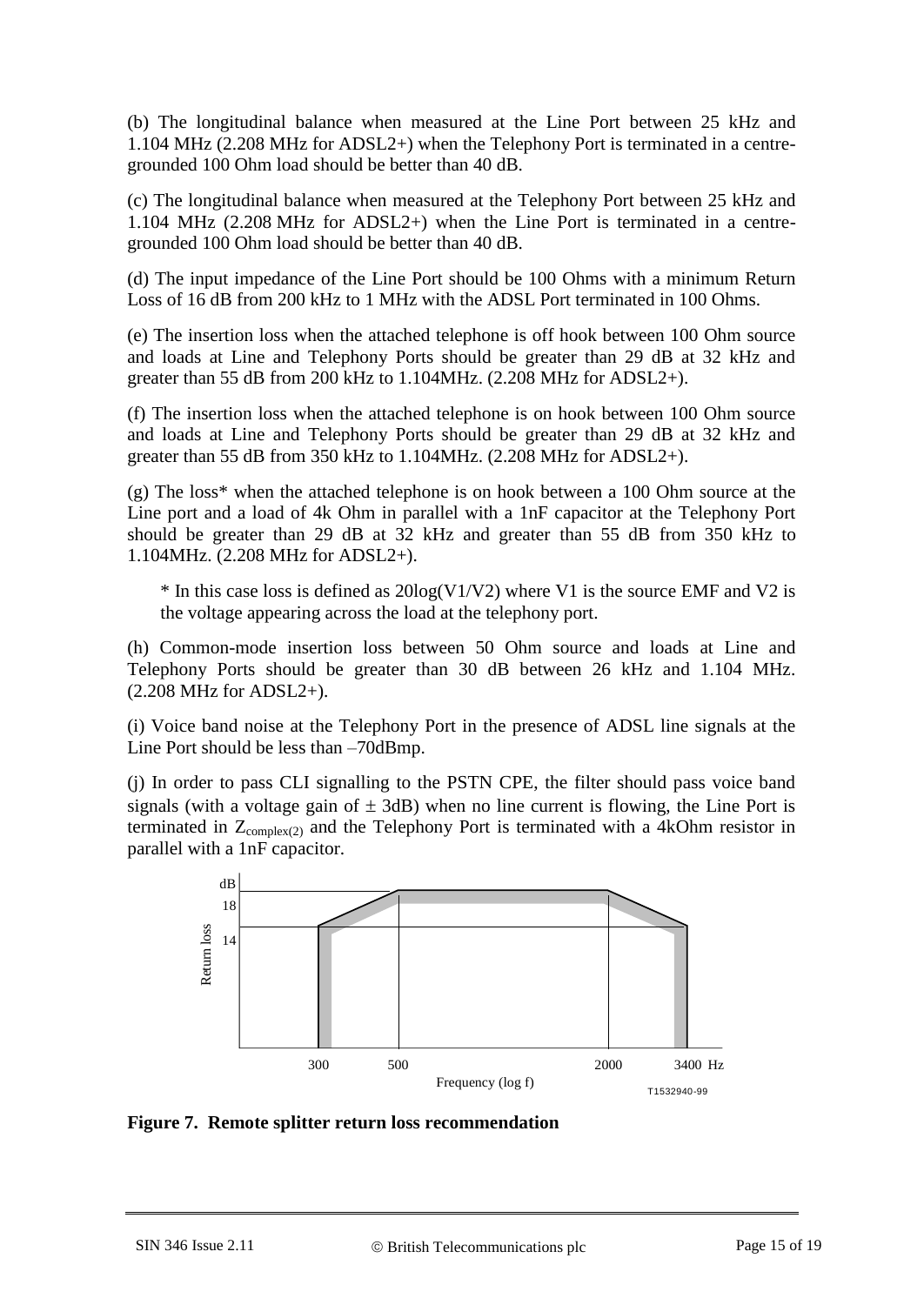<span id="page-15-0"></span>

## **Figure 8. ZHP definition**

## **7.3 Additional notes about CPE filters**

Note that the standard BT PSTN CPE interface is a 3 wire circuit whereby the bell wire is AC-coupled from line B. This bell wire must either be filtered by the filter or left open circuit at the Line Port and recreated at the Telephony Port of the filter. This is may be achieved using a 1.8  $\mu$ F capacitor between line B (pin 5) and the bell wire (pin 4) at the Telephony Port.

It should be noted that during normal operation of BT PSTN services switching may occur between line states such as line feed, reversed line feed, ringing and dialling (loop disconnect or tone). These changes of state may be associated with large transient voltage excursions. The performance of data circuits operating from the ADSL Port under these conditions is a function of the data modem internal performance and other factors and may be a cause for specifications outside the scope of this document.

The wires of the line may be disconnected, shorted together, taken to earth or connected to standard network conditions (Voltages up to -95 V, PSTN conditions, ringing etc) at any point in the system. No maintenance intervention should be required after such an event to restore normal operation.

## **8. Out of band signals applied to the PSTN CPE**

It should be noted that due to the nature of ADSL technology where PSTN and data signals are separated using analogue filters, there is inevitably some leakage of the ADSL line signal through the splitter filter. This will result in small out of band transverse signals being applied to the PSTN CPE. Under normal circumstances in the case of a BT ADSL Linebox adapter installation, the power spectral density of these signals due to ADSL should be no greater than -54dBm/Hz in the 26 - 138kHz band and -76dBm/Hz in the 138kHz – 1.104MHz band (138 kHz - 2.204 MHz in the case of ADSL2+). Similar leakage signals can be expected through CPE ADSL filters which comply with the recommendations in section [7.](#page-11-0) Note that Standards have allowed for out of band line signals considerably larger than those caused by ADSL filter leakage. For the BT network this allowance is declared in SIN  $351^{[5]}$  $351^{[5]}$  $351^{[5]}$ .

## **9. ADSL modem test facilities**

BT currently provides a facility for manufacturers to test their ADSL modems against a reference model of the BT Broadband network platform. Contact details for the modem test lab are listed at<http://www.btplc.com/sinet/>

## **10. Glossary of terms**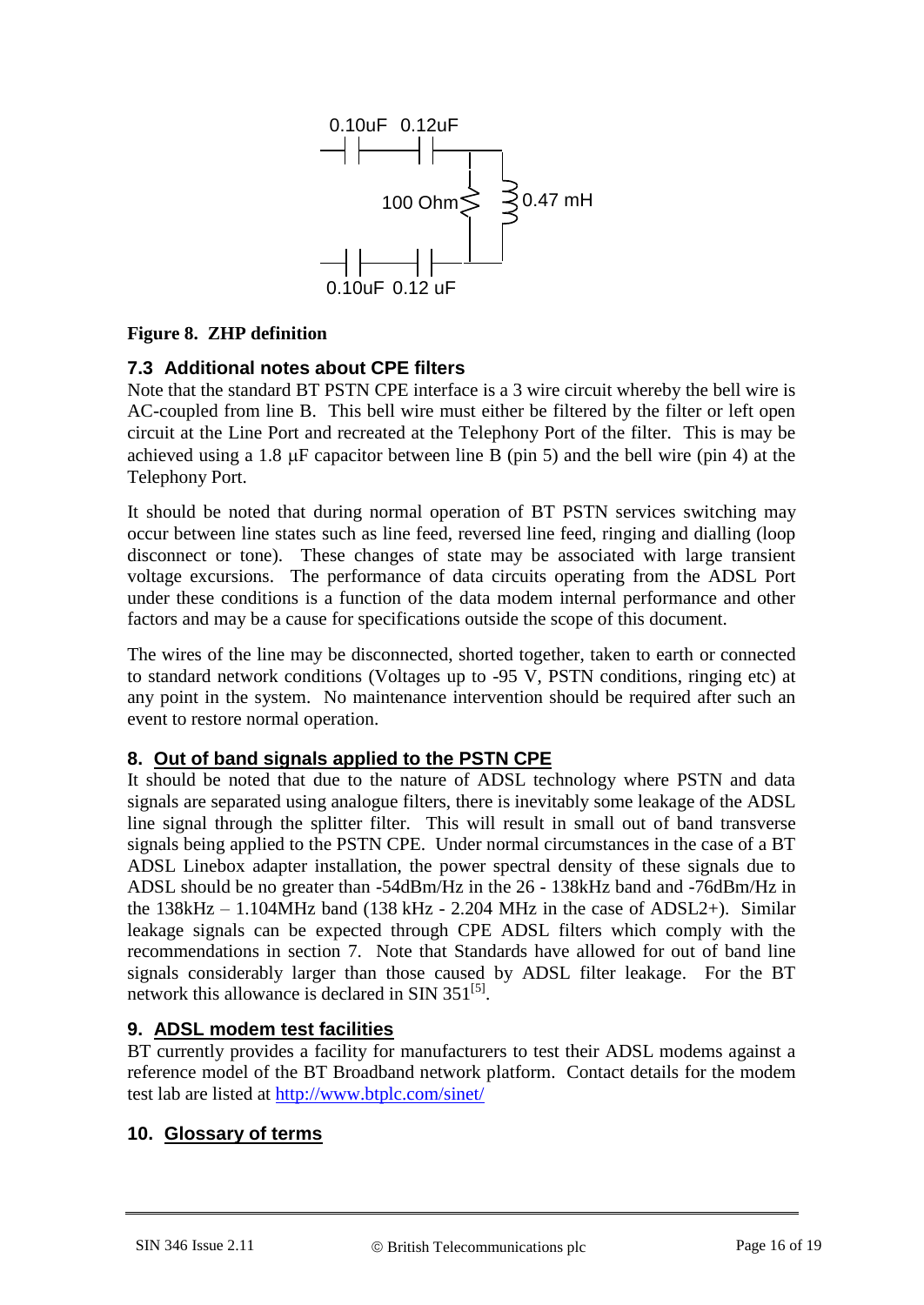| <b>Acronym</b> | <b>Expansions</b>                                        |
|----------------|----------------------------------------------------------|
| 30K            | 30K Ohm Loop Signalling                                  |
| <b>AC</b>      | <b>Alternating Current</b>                               |
| <b>ADSL</b>    | Asymmetric Digital Subscriber Line                       |
| <b>ATM</b>     | <b>Asynchronous Transfer Mode</b>                        |
| <b>BT</b>      | British Telecommunications plc                           |
| <b>CLI</b>     | Calling Line Identity                                    |
| <b>CPE</b>     | <b>Customers' Premises Equipment</b>                     |
| dB             | decibel                                                  |
| dBm            | Decibels in milliwatts                                   |
| DC             | <b>Direct Current</b>                                    |
| <b>EMF</b>     | Electromotive Force (Voltage)                            |
| <b>ETS</b>     | European Telecommunications Standard [ETSI]              |
| F <sub>5</sub> | Flow 5 [ATM]                                             |
| <b>ISDN</b>    | <b>Integrated Services Digital Network</b>               |
| <b>ITU-T</b>   | International Telecommunications Union Telecommunication |
| kHz            | Kilohertz - 1000 Hz                                      |
| <b>MHz</b>     | Megahertz- 1,000,000 Hz                                  |
| <b>NTP</b>     | <b>Network Terminating Point</b>                         |
| <b>OAM</b>     | <b>Operations And Maintenance</b>                        |
| <b>PBX</b>     | Private Branch Exchange                                  |
| <b>PSTN</b>    | Public Switched Telephone Network                        |
| RJ11           | Registered Jack 11                                       |
| <b>RJ45</b>    | Registered Jack 45                                       |
| <b>SPM</b>     | <b>Subscriber Private Meter</b>                          |
| <b>VCI</b>     | Virtual Channel Identifier [ATM]                         |
| VPI            | Virtual Path Identifier [ATM]                            |
| <b>ZHP</b>     | Impedance high pass filter                               |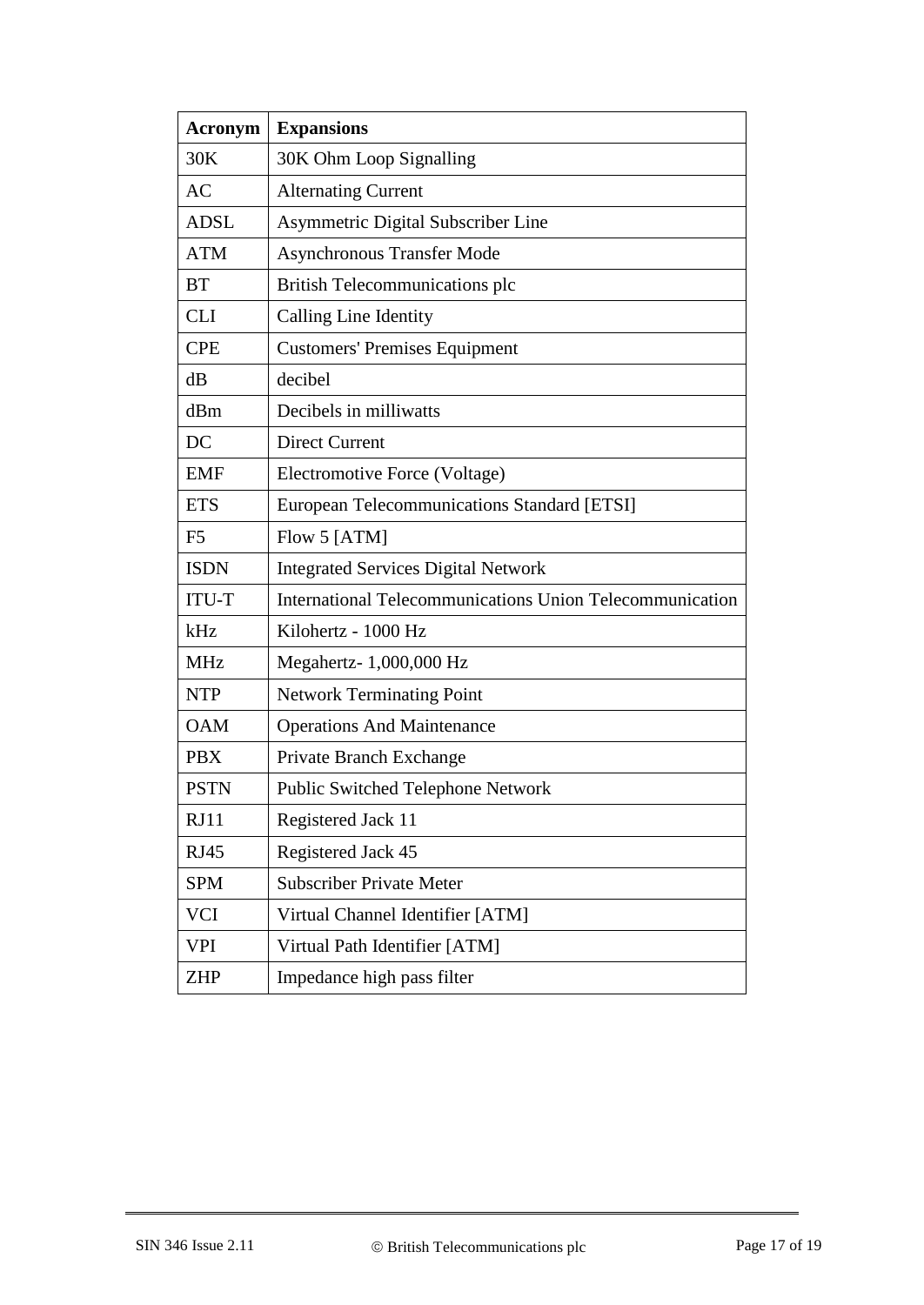# **11. References**

<span id="page-17-8"></span><span id="page-17-5"></span><span id="page-17-4"></span><span id="page-17-3"></span><span id="page-17-2"></span><span id="page-17-1"></span><span id="page-17-0"></span>

| [1]               | <b>ITU-T G.992.1</b>          | Asymmetrical Digital Subscriber Line (ADSL) transceivers                                                                                                                             |           |
|-------------------|-------------------------------|--------------------------------------------------------------------------------------------------------------------------------------------------------------------------------------|-----------|
| $[2]$             | <b>ITU-T G.992.3</b>          | Asymmetrical Digital Subscriber Line (ADSL) transceivers<br>2 (ADSL2)                                                                                                                |           |
| $[3]$             | <b>ITU-T G.992.5</b>          | Asymmetric Digital Subscriber Line (ADSL) transceivers –<br>Extended bandwidth ADSL2 (ADSL2plus)                                                                                     |           |
| [4]               | <b>ITU-T G.994.1</b>          | Handshake Procedures for Digital Subscriber<br>Line<br>Transceivers                                                                                                                  |           |
| $\lceil 5 \rceil$ | <b>SIN 351</b>                | BT Public Switched Telephone Network<br>(PSTN):<br>Technical Characteristics Of The Single Analogue Line<br>Interface                                                                |           |
|                   | $[6]$ ITU-T 0.191             | Equipment to measure the cell transfer performance of<br><b>ATM</b> connections                                                                                                      |           |
| [7]               | <b>ITU-T I.610</b>            | B-ISDN operation and maintenance principles<br>functions                                                                                                                             | and 02/99 |
| [8]               | ETSI TS 101<br>952-1-1 V1.2.1 | Access network xDSL transmission filters;<br>Part 1: ADSL splitters for European deployment;<br>Sub-part 1: Generic specification of the low pass part of<br>DSL over POTS splitters | 12/04     |
| [9]               | <b>SIN 472</b>                | BT Wholesale Broadband Connect (WBC) Products, Service<br>Description                                                                                                                |           |

<span id="page-17-7"></span><span id="page-17-6"></span>For information on where to obtain these referenced documents, please see the document sources list at <http://www.btplc.com/sinet/>